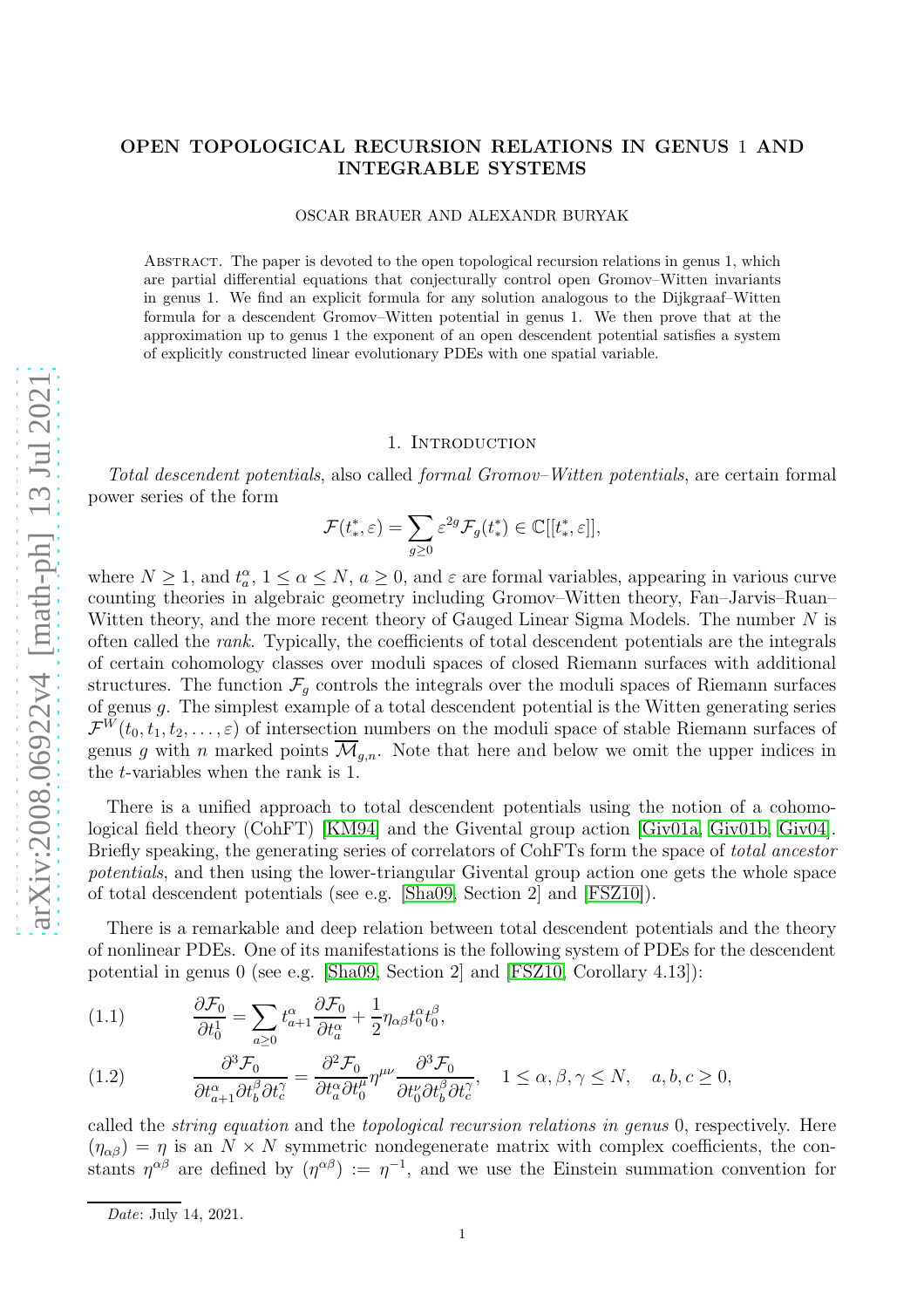repeated upper and lower Greek indices. Note that the system of equations [\(1.2\)](#page-0-0) can be equivalently written as

$$
d\left(\frac{\partial^2 \mathcal{F}_0}{\partial t_{a+1}^{\alpha}\partial t_b^{\beta}}\right)=\frac{\partial^2 \mathcal{F}_0}{\partial t_a^{\alpha}\partial t_0^{\mu}}\eta^{\mu\nu}d\left(\frac{\partial^2 \mathcal{F}_0}{\partial t_0^{\nu}\partial t_b^{\beta}}\right), \quad 1\leq \alpha, \beta \leq N, \quad a,b\geq 0,
$$

where  $d(\cdot)$  denotes the full differential.

There are equations similar to  $(1.2)$  in genus 1 (see e.g. [\[EGX00,](#page-10-3) Equation  $(1.7)$ ]):

<span id="page-1-0"></span>(1.3) 
$$
\frac{\partial \mathcal{F}_1}{\partial t_{a+1}^{\alpha}} = \frac{\partial^2 \mathcal{F}_0}{\partial t_a^{\alpha} \partial t_0^{\mu}} \eta^{\mu\nu} \frac{\partial \mathcal{F}_1}{\partial t_0^{\nu}} + \frac{1}{24} \eta^{\mu\nu} \frac{\partial^3 \mathcal{F}_0}{\partial t_0^{\mu} \partial t_0^{\nu} \partial t_a^{\alpha}}, \quad 1 \le \alpha \le N, \quad a \ge 0.
$$

They are called the topological recursion relations in genus 1. These equations imply that

<span id="page-1-2"></span>(1.4) 
$$
\mathcal{F}_1 = \frac{1}{24} \log \det(\eta^{-1} M) + G(v^1, \dots, v^N),
$$

where the  $N \times N$  matrix  $M = (M_{\alpha\beta})$  is defined by  $M_{\alpha\beta} := \frac{\partial^3 \mathcal{F}_0}{\partial H \partial \mathcal{F}^{\alpha\beta}}$  $\frac{\partial^3 \mathcal{F}_0}{\partial t_0^1 \partial t_0^\alpha \partial t_0^\beta}$ ,  $v^\alpha := \eta^{\alpha \mu} \frac{\partial^2 \mathcal{F}_0}{\partial t_0^\mu \partial t_0^1}$ , and  $G(t^1,\ldots,t^N):=\left.\mathcal{F}_1\right|_{t^*_{\ge 1}=0}$  [\[DW90\]](#page-10-4) (see also [\[DZ98,](#page-10-5) Equation (1.16)]). Equations similar to [\(1.2\)](#page-0-0) and [\(1.3\)](#page-1-0) exist in all genera, but their complexity grow very rapidly with the genus (see e.g. [\[Liu07\]](#page-11-3) for some results in genus 2).

One can see that equations  $(1.1), (1.2), (1.3)$  $(1.1), (1.2), (1.3)$  $(1.1), (1.2), (1.3)$  $(1.1), (1.2), (1.3)$  are universal, meaning that they do not depend on a total descendent potential. On the other hand, there is a rich theory [\[DZ01\]](#page-10-6) of hierarchies of evolutionary PDEs with one spatial variable associated to total descendent potentials and containing the full information about these potentials. Conjecturally, for any total descendent potential  $\mathcal F$  there exists a unique system of PDEs of the form

<span id="page-1-1"></span>(1.5) 
$$
\frac{\partial w^{\alpha}}{\partial t_{b}^{\beta}} = P^{\alpha}_{\beta,b}, \quad 1 \leq \alpha, \beta \leq N, \quad b \geq 0,
$$

where  $w^1, \ldots, w^N \in \mathbb{C}[[t^*, \varepsilon]], P^{\alpha}_{\beta,b}$  are differential polynomials in  $w^1, \ldots, w^N$ , i.e.,  $P^{\alpha}_{\beta,b}$  are formal power series in  $\varepsilon$  with the coefficients that a polynomials in  $w_x^{\gamma}, w_{xx}^{\gamma}, \ldots$  (we identify  $x = t_0^1$  whose coefficients are formal power series in  $w^{\gamma}$ , such that a unique solution of the system [\(1.5\)](#page-1-1) specified by the condition  $w^{\alpha}|_{t_b^{\beta} = \delta^{\beta,1}\delta_{b,0}x} = \delta^{\alpha,1}x$  is given by  $w^{\alpha} = \eta^{\alpha\mu}\frac{\partial^2 \mathcal{F}}{\partial t_0^{\mu}\partial t_0^1}$ . This system of PDEs (if it exists) is called the *Dubrovin–Zhang hierarchy* or the *hierarchy* of topological type. The conjecture is proved at the approximation up to  $\varepsilon^2$  [\[DZ98\]](#page-10-5) and in the case when the Dubrovin–Frobenius manifold associated to the total descendent potential is semisimple [\[BPS12a,](#page-10-7) [BPS12b\]](#page-10-8). The Dubrovin–Zhang hierarchy corresponding to the Witten potential  $\mathcal{F}^W$  is the Korteweg–de Vries (KdV) hierarchy

$$
\frac{\partial w}{\partial t_1} = ww_x + \frac{\varepsilon^2}{12}w_{xxx},
$$
  

$$
\frac{\partial w}{\partial t_2} = \frac{w^2 w_x}{2} + \varepsilon^2 \left(\frac{w w_{xxx}}{12} + \frac{w_x w_{xx}}{6}\right) + \varepsilon^4 \frac{w_{xxxx}}{240},
$$
  
:

This statement is equivalent to Witten's conjecture [\[Wit91\]](#page-11-4), proved by Kontsevich [\[Kon92\]](#page-11-5).

A more recent and less developed field of research is the study of the intersection theory on various moduli spaces of Riemann surfaces with boundary. Such a moduli space always comes with an associated moduli space of closed Riemann surfaces, and, thus, there is the corresponding total descendent potential  $\mathcal{F}(t^*,\varepsilon) = \sum_{g\geq 0} \varepsilon^{2g} \mathcal{F}_g(t^*)$  of some rank N. There is a large class of examples [\[PST14,](#page-11-6) [BCT18,](#page-10-9) [ST19,](#page-11-7) [Che18,](#page-10-10) [CZ18,](#page-10-11) [CZ19,](#page-10-12) [Zin20\]](#page-11-8) where the intersection numbers on the corresponding moduli space of Riemann surfaces with boundary of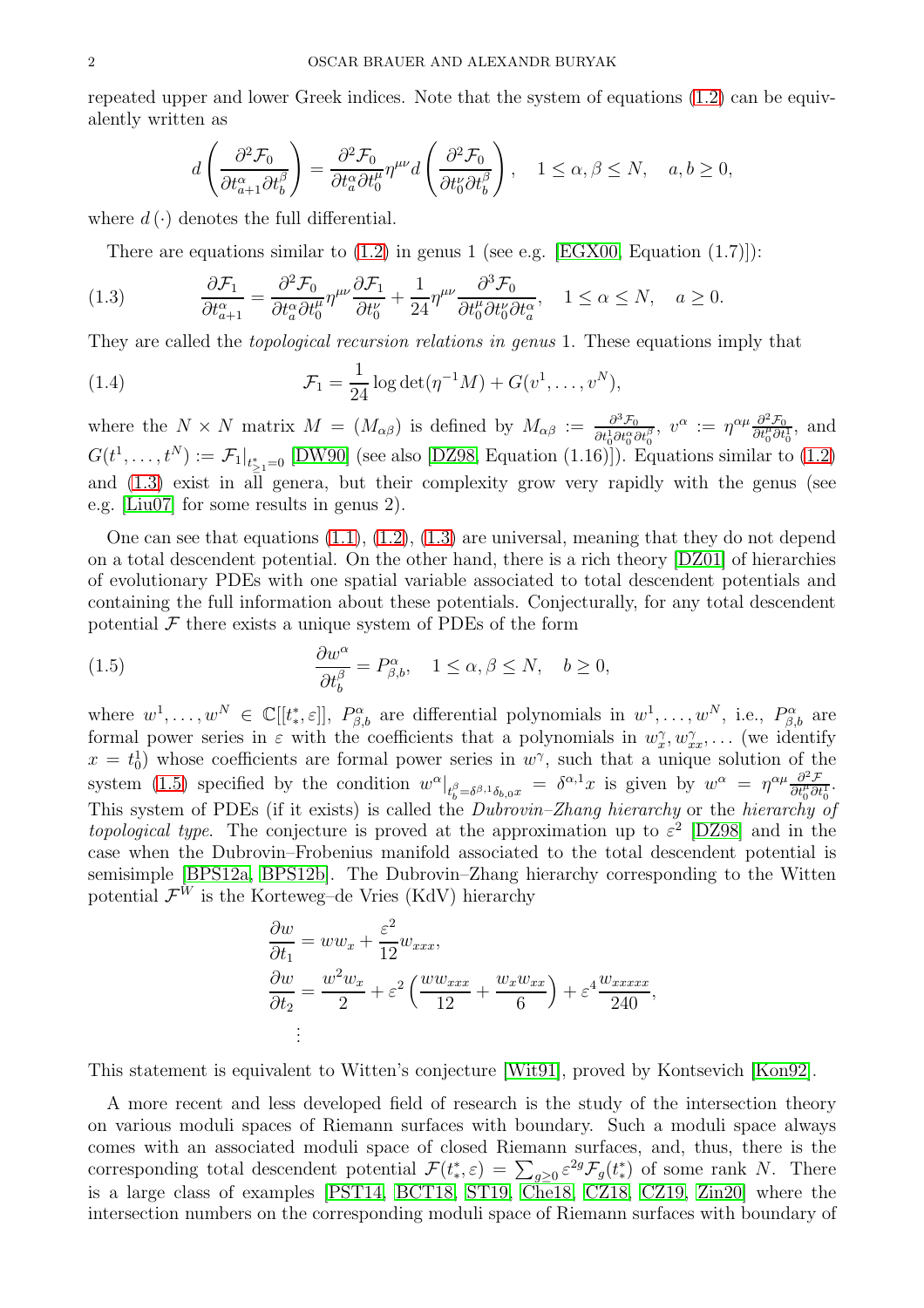genus 0 are described by a formal power series  $\mathcal{F}_0^o(t^*, s_*) \in \mathbb{C}[[t^*, s_*]]$  depending on an additional sequence of formal variable  $s_a, a \geq 0$ , and satisfying the relations

<span id="page-2-0"></span>
$$
(1.6) \qquad \frac{\partial \mathcal{F}_0^o}{\partial t_0^1} = \sum_{a \ge 0} t_{a+1}^\alpha \frac{\partial \mathcal{F}_0^o}{\partial t_a^\alpha} + \sum_{a \ge 0} s_{a+1} \frac{\partial \mathcal{F}_0^o}{\partial s_a} + s_0,
$$

<span id="page-2-1"></span>
$$
(1.7) \t d\left(\frac{\partial \mathcal{F}_0^o}{\partial t_{a+1}^\alpha}\right) = \frac{\partial^2 \mathcal{F}_0}{\partial t_a^\alpha \partial t_0^\mu} \eta^{\mu\nu} d\left(\frac{\partial \mathcal{F}_0^o}{\partial t_0^\nu}\right) + \frac{\partial \mathcal{F}_0^o}{\partial t_a^\alpha} d\left(\frac{\partial \mathcal{F}_0^o}{\partial s_0}\right), \t 1 \le \alpha \le N, \t a \ge 0,
$$

<span id="page-2-2"></span>(1.8) 
$$
d\left(\frac{\partial \mathcal{F}_0^o}{\partial s_{a+1}}\right) = \frac{\partial \mathcal{F}_0^o}{\partial s_a} d\left(\frac{\partial \mathcal{F}_0^o}{\partial s_0}\right), \qquad a \ge 0.
$$

Equation [\(1.6\)](#page-2-0) is called the *open string equation*. Equations [\(1.7\)](#page-2-1) and [\(1.8\)](#page-2-2) are called the open topological recursion relations in genus 0. The function  $\mathcal{F}_0^o$  is called the open descendent potential in genus 0.

Remark 1.1. The system of PDEs [\(1.6\)](#page-2-0)–[\(1.8\)](#page-2-2) implies that the function  $\mathcal{F}_0^o|_{t^*_{\geq 1} = s_{\geq 1} = 0}$  satisfies the open WDVV equations (see [\[Bur20,](#page-10-13) Section 4]), which actually appear in some of the papers mentioned above. However, in [\[BB19\]](#page-10-14) the authors presented a construction of an open descendent potential starting from an arbitrary solution of the open WDVV equations.

Regarding higher genera, much less is known. However, conjecturally, the intersection theory on moduli spaces of Riemann surfaces with boundary of genus 1 is controlled by formal power series  $\mathcal{F}_{1}^{o}(t_{*}^{*}, s_{*}) \in \mathbb{C}[[t_{*}^{*}, s_{*}]]$  satisfying the relations

$$
\frac{\partial \mathcal{F}_1^o}{\partial t_{a+1}^\alpha} = \frac{\partial^2 \mathcal{F}_0}{\partial t_a^\alpha \partial t_0^\mu} \eta^{\mu\nu} \frac{\partial \mathcal{F}_1^o}{\partial t_0^\nu} + \frac{\partial \mathcal{F}_0^o}{\partial t_a^\alpha} \frac{\partial \mathcal{F}_1^o}{\partial s_0} + \frac{1}{2} \frac{\partial^2 \mathcal{F}_0^o}{\partial t_a^\alpha \partial s_0}, \qquad 1 \le \alpha \le N, \qquad a \ge 0,
$$
  

$$
\frac{\partial \mathcal{F}_1^o}{\partial s_{a+1}} = \frac{\partial \mathcal{F}_0^o}{\partial s_a} \frac{\partial \mathcal{F}_1^o}{\partial s_0} + \frac{1}{2} \frac{\partial^2 \mathcal{F}_0^o}{\partial s_a \partial s_0}, \qquad a \ge 0,
$$

called the open topological recursion relations in genus 1. In the case of the intersection theory on the moduli spaces of Riemann surfaces with boundary of genus q with  $k$  boundary marked points and l internal marked points  $\mathcal{M}_{q,k,l}$ , these relations were conjectured by the authors of [\[PST14\]](#page-11-6) and proved in [\[BCT18,](#page-10-9) Section 6.2.3] (a proof by other methods is obtained by J. P. Solomon and R. J. Tessler in a work in preparation). An evidence that the open topological recursion relations in genus 1 hold for the open r-spin theory is also given in [\[BCT18,](#page-10-9) Section 6.2.3].

An analog of the theory of Dubrovin–Zhang hierarchies for solutions of the system [\(1.6\)](#page-2-0)–[\(1.8\)](#page-2-2) was developed in [\[BB19\]](#page-10-14). Regarding higher genera, a very promising direction was opened by the series of papers [\[PST14,](#page-11-6) [Tes15,](#page-11-9) [Bur15,](#page-10-15) [Bur16,](#page-10-16) [BT17\]](#page-10-17) (see also [\[ABT17\]](#page-10-18)), where the authors studied the intersection numbers on the moduli spaces of Riemann surfaces with boundary of genus g with k boundary marked points and l internal marked points  $\overline{\mathcal{M}}_{q,k,l}$ . The main result of these works is the proof [\[BT17\]](#page-10-17) of the Pandharipande–Solomon–Tessler conjecture [\[PST14\]](#page-11-6) saying that the generating series

$$
\mathcal{F}^{o,PST}(t_*, s_*, \varepsilon) = \sum_{g \ge 0} \varepsilon^g \mathcal{F}^{o,PST}_g(t_*, s_*) \in \mathbb{C}[[t_*, s_*, \varepsilon]]
$$

of the intersection numbers satisfies the following system of PDEs:

<span id="page-2-3"></span>(1.9) 
$$
\frac{\partial}{\partial t_p} \exp(\varepsilon^{-1} \mathcal{F}^{o,PST}) = \frac{\varepsilon^{-1}}{(2p+1)!!} \left( L^{p+\frac{1}{2}} \right)_+ \exp(\varepsilon^{-1} \mathcal{F}^{o,PST}), \qquad p \ge 0,
$$

<span id="page-2-4"></span>(1.10) 
$$
\frac{\partial}{\partial s_p} \exp(\varepsilon^{-1} \mathcal{F}^{o,PST}) = \frac{\varepsilon^{-1}}{2^{p+1}(p+1)!} L^{p+1} \exp(\varepsilon^{-1} \mathcal{F}^{o,PST}), \qquad p \ge 0,
$$

where  $L = (\varepsilon \partial_x)^2 + 2w$  is the Lax operator for the KdV hierarchy, and  $w = \frac{\partial^2 \mathcal{F}^W}{\partial t^2}$  $\frac{\partial F''}{\partial t_0^2}$ .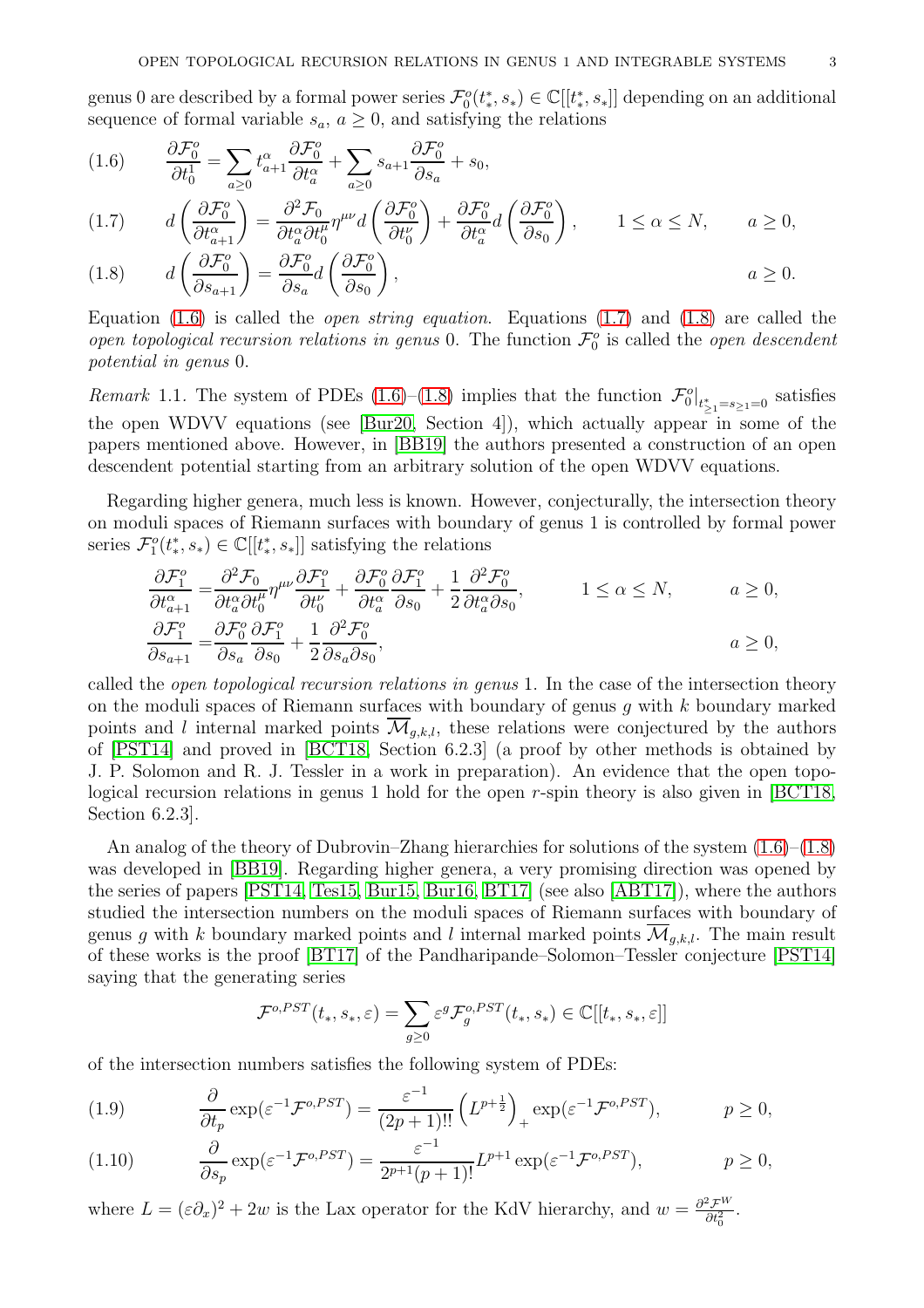Remark 1.2. To be precise, we have presented a version of the Pandharipande–Solomon– Tessler conjecture, which is slightly different from the original one in two aspects. First of all, in [\[PST14\]](#page-11-6) the authors considered a function  $\mathcal{F}^{o,PST}$  related to our function  $\mathcal{F}^{o,PST}$  by  $\widetilde{\mathcal{F}}^{o,PST} = {\mathcal{F}}^{o,PST} \big|_{s_{\geq 1}=0}$ . The function  $\widetilde{\mathcal{F}}^{o,PST}$  can be reconstructed from the function  $\widetilde{\mathcal{F}}^{o,PST}$ using the system of PDEs

$$
\frac{\partial}{\partial s_p} \exp(\varepsilon^{-1} \mathcal{F}^{o,PST}) = \frac{\varepsilon^p}{(p+1)!} \frac{\partial^{p+1}}{\partial s_0^{p+1}} \exp(\varepsilon^{-1} \mathcal{F}^{o,PST}), \quad p \ge 1.
$$

Second, the system of PDEs from [\[PST14,](#page-11-6) Conjecture 2] determining the function  $\widetilde{\mathcal{F}}^{o,PST}$  does not have the form of a system of evolutionary PDEs with one spatial variable. The fact that the presented version of the Pandharipande–Solomon–Tessler conjecture is equivalent to the original one was observed in [\[Bur16\]](#page-10-16).

In this paper we study solutions of the open topological recursion relations in genus 1. First, we find an analog of formula [\(1.4\)](#page-1-2). Then, using this formula, we construct a system of linear PDEs of the form similar to [\(1.9\)](#page-2-3) and [\(1.10\)](#page-2-4) such that the function  $\exp(\mathcal{F}_0^o + \varepsilon \mathcal{F}_1^o)$  satisfies it at the approximation up to  $\varepsilon$ . An expectation in higher genera and a relation with a Lax description of the Dubrovin–Zhang hierarchies are also discussed.

Acknowledgements. O. B. is supported by Becas CONACYT para estudios de Doctorado en el extranjero awarded by the Mexican government, Ref: 2020-000000-01EXTF-00096. The work of A. B. is funded within the framework of the HSE University Basic Research Program and the Russian Academic Excellence Project '5-100'.

We are grateful to Oleg Chalykh for valuable remarks about the preliminary version of the paper.

#### 2. Closed and open descendent potentials in genus 0

In this section we recall the definitions of closed and open descendent potentials in genus 0 and the construction of associated to them systems of PDEs.

2.1. Differential polynomials. Consider formal variables  $v_i^{\alpha}, \alpha = 1, ..., N, i = 0, 1, ...$ Following [\[DZ01\]](#page-10-6) (see also [\[Ros17\]](#page-11-10)) we define the ring of *differential polynomials*  $\mathcal{A}_{v^1,...,v^N}$  in the variables  $v^1, \ldots, v^N$  as the ring of polynomials in the variables  $v_i^{\alpha}, i > 0$ , with coefficients in the ring of formal power series in the variables  $v^{\alpha} := v_0^{\alpha}$ :

$$
\mathcal{A}_{v^1,\dots,v^N} := \mathbb{C}[[v^*]][v^*_{\geq 1}].
$$

Remark 2.1. It is useful to think of the variables  $v^{\alpha} = v_0^{\alpha}$  as the components  $v^{\alpha}(x)$  of a formal loop  $v: S^1 \to \mathbb{C}^N$  in the standard basis of  $\mathbb{C}^N$ . Then the variables  $v_1^{\alpha} := v_x^{\alpha}, v_2^{\alpha} := v_{xx}^{\alpha}, \dots$  are the components of the iterated  $x$ -derivatives of the formal loop.

The standard gradation on  $\mathcal{A}_{v^1,...,v^N}$ , which we denote by deg, is introduced by deg  $v_i^{\alpha}$  := *i*. The homogeneous component of  $\mathcal{A}_{v^1,...,v^N}$  of standard degree d is denoted by  $\mathcal{A}_{v^1,...,v^N;d}$ . Introduce an operator  $\partial_x: \mathcal{A}_{v^1,\dots,v^N} \to \mathcal{A}_{v^1,\dots,v^N}$  by

$$
\partial_x := \sum_{i \geq 0} v_{i+1}^{\alpha} \frac{\partial}{\partial v_i^{\alpha}}.
$$

It increases the standard degree by 1.

Consider the extension  $\mathcal{A}_{v^1,\dots,v^N} := \mathcal{A}_{v^1,\dots,v^N}[[\varepsilon]]$  of the space  $\mathcal{A}_{v^1,\dots,v^N}$  with a new variable  $\varepsilon$ of standard degree deg  $\varepsilon := -1$ . Let  $\mathcal{A}_{v^1,...,v^N;d}$  denote the subspace of degree d of  $\mathcal{A}$ . Abusing the terminology we still call elements of the space  $\mathcal{A}_{v^1,\dots,v^N}$  differential polynomials.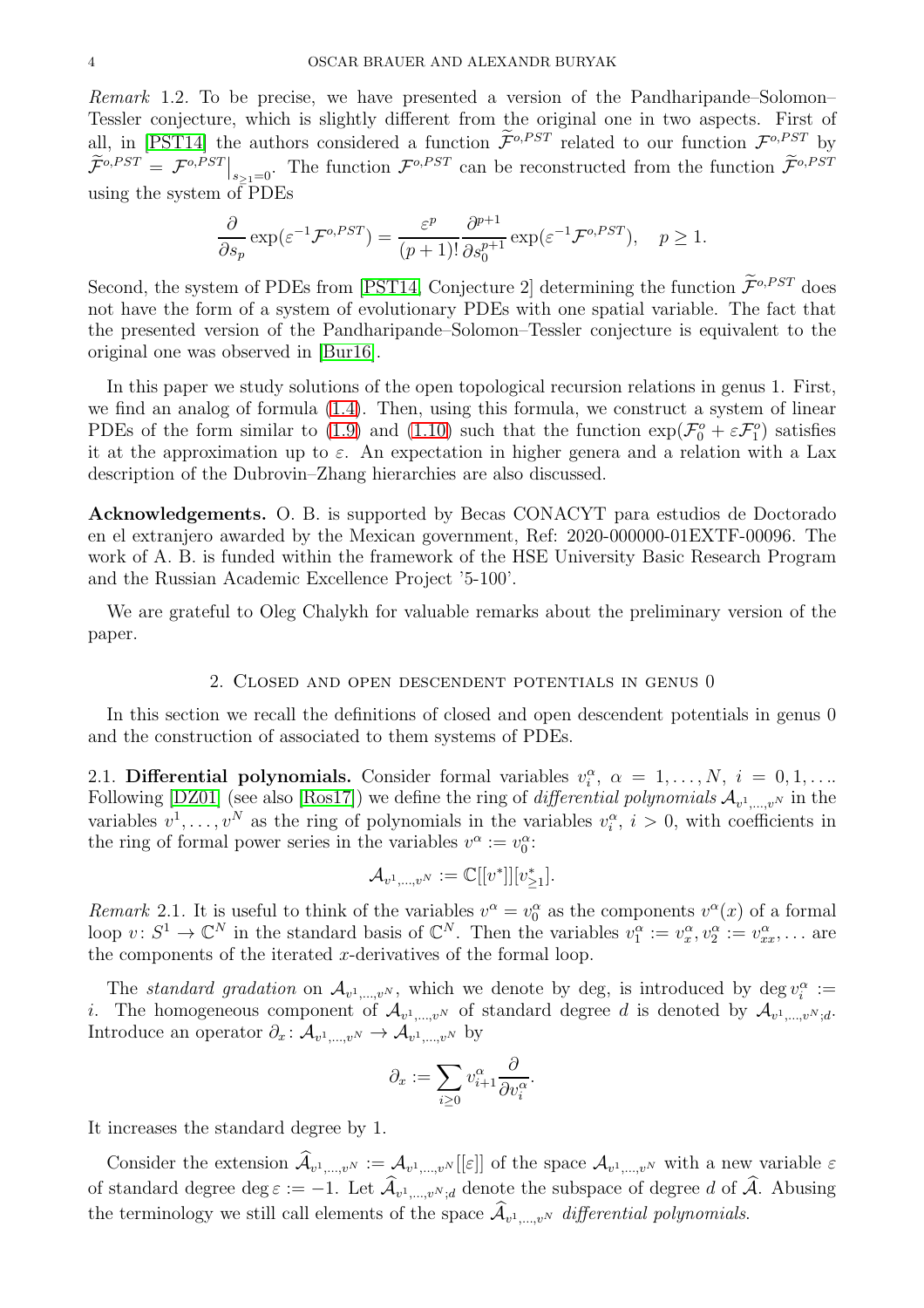2.2. Closed descendent potentials in genus 0. Let us fix  $N > 1$ , an  $N \times N$  symmetric nondegenerate complex matrix  $\eta = (\eta_{\alpha\beta})$ , and an N-tuple of complex numbers  $(A^1, \ldots, A^N)$ , not all equal to zero. We will use the notation

$$
\frac{\partial}{\partial t_a^1} := A^{\alpha} \frac{\partial}{\partial t_a^{\alpha}}, \quad a \ge 0.
$$

**Definition 2.2.** A formal power series  $\mathcal{F}_0 \in \mathbb{C}[[t_*^*]]$  is called a *descendent potential in genus* 0 if it satisfies the following system of PDEs:

<span id="page-4-0"></span>(2.1) 
$$
\sum_{a\geq 0} t_{a+1}^{\alpha} \frac{\partial \mathcal{F}_0}{\partial t_a^{\alpha}} - \frac{\partial \mathcal{F}_0}{\partial t_0^{\mathbb{I}}} = -\frac{1}{2} \eta_{\alpha\beta} t_0^{\alpha} t_0^{\beta},
$$

<span id="page-4-1"></span>(2.2) 
$$
\sum_{a\geq 0} t_a^{\alpha} \frac{\partial \mathcal{F}_0}{\partial t_a^{\alpha}} - \frac{\partial \mathcal{F}_0}{\partial t_1^{\mathbb{I}}} = 2\mathcal{F}_0,
$$

<span id="page-4-3"></span>(2.3) 
$$
\frac{\partial^3 \mathcal{F}_0}{\partial t_{a+1}^{\alpha} \partial t_b^{\beta} \partial t_c^{\gamma}} = \frac{\partial^2 \mathcal{F}_0}{\partial t_a^{\alpha} \partial t_b^{\mu}} \eta^{\mu\nu} \frac{\partial^3 \mathcal{F}_0}{\partial t_b^{\nu} \partial t_b^{\beta} \partial t_c^{\gamma}}, \qquad 1 \le \alpha, \beta, \gamma \le N, \qquad a, b, c \ge 0, \n\frac{\partial^2 \mathcal{F}_0}{\partial t_{a+1}^{\alpha} \partial t_b^{\beta}} + \frac{\partial^2 \mathcal{F}_0}{\partial t_a^{\alpha} \partial t_{b+1}^{\beta}} = \frac{\partial^2 \mathcal{F}_0}{\partial t_a^{\alpha} \partial t_b^{\mu}} \eta^{\mu\nu} \frac{\partial^2 \mathcal{F}_0}{\partial t_b^{\nu} \partial t_b^{\beta}}, \qquad 1 \le \alpha, \beta \le N, \qquad a, b \ge 0.
$$

We will sometimes call a descendent potential in genus 0 a *closed* descendent potential in genus 0 in order to distinguish it from an open analog that we will discuss below.

*Remark* 2.3. Doing a linear change of variables, one can make  $\frac{\partial}{\partial t_a^1} = \frac{\partial}{\partial t_a^1}$  $\frac{\partial}{\partial t_a^1} \Leftrightarrow A^{\alpha} = \delta^{\alpha,1}$  in Equations [\(2.1\)](#page-4-0) and [\(2.2\)](#page-4-1). That is why authors often assume that  $\tilde{A}^{\alpha} = \delta^{\alpha,1}$ .

Remark 2.4. For any total descendent potential  $\mathcal{F} = \sum_{g\geq 0} \varepsilon^{2g} \mathcal{F}_g$  the function  $\mathcal{F}_0$  is a descendent potential in genus 0. However, describing precisely which descendent potentials in genus 0 can be extended to total descendent potentials is an interesting open problem.

Define differential polynomials  $\Omega_{\alpha,a;\beta,b}^{[0]} \in A_{v^1,...,v^N;0}$ ,  $1 \leq \alpha, \beta \leq N$ ,  $a, b \geq 0$ , by

$$
\Omega_{\alpha,a;\beta,b}^{[0]}:=\left.\frac{\partial^2 \mathcal{F}_0}{\partial t^\alpha_a \partial t^\beta_b}\right|_{t^\gamma_c=\delta_{c,0}v^\gamma},
$$

and let

$$
(v^{\text{top}})^{\alpha} := \eta^{\alpha \mu} \frac{\partial^2 \mathcal{F}_0}{\partial t_0^{\mu} \partial t_0^{\mathbb{I}}} \in \mathbb{C}[[t_*^*]], \quad 1 \le \alpha \le N.
$$

Then we have (see e.g. [\[BPS12b,](#page-10-8) Proposition 3])

<span id="page-4-2"></span>(2.4) 
$$
\frac{\partial^2 \mathcal{F}_0}{\partial t_a^{\alpha} \partial t_b^{\beta}} = \Omega_{\alpha, a; \beta, b}^{[0]} \Big|_{v^{\gamma} = (v^{\text{top}})^{\gamma}}.
$$

This implies that the N-tuple of functions  $(v^{top})^{\alpha}|_{t_0^{\gamma} \to t_0^{\gamma} + A^{\gamma}x}$  is a solution of the following system of PDEs:

$$
\frac{\partial v^\alpha}{\partial t^\beta_b}=\eta^{\alpha\mu}\partial_x\Omega^{[0]}_{\mu,0;\beta,b},\quad 1\le\alpha,\beta\le N,\quad b\ge 0,
$$

which is called the *principal hierarchy* associated to the potential  $\mathcal{F}_0$ .

2.3. Open descendent potentials in genus 0. Let us fix a closed descendent potential in genus  $0 \mathcal{F}_0$ .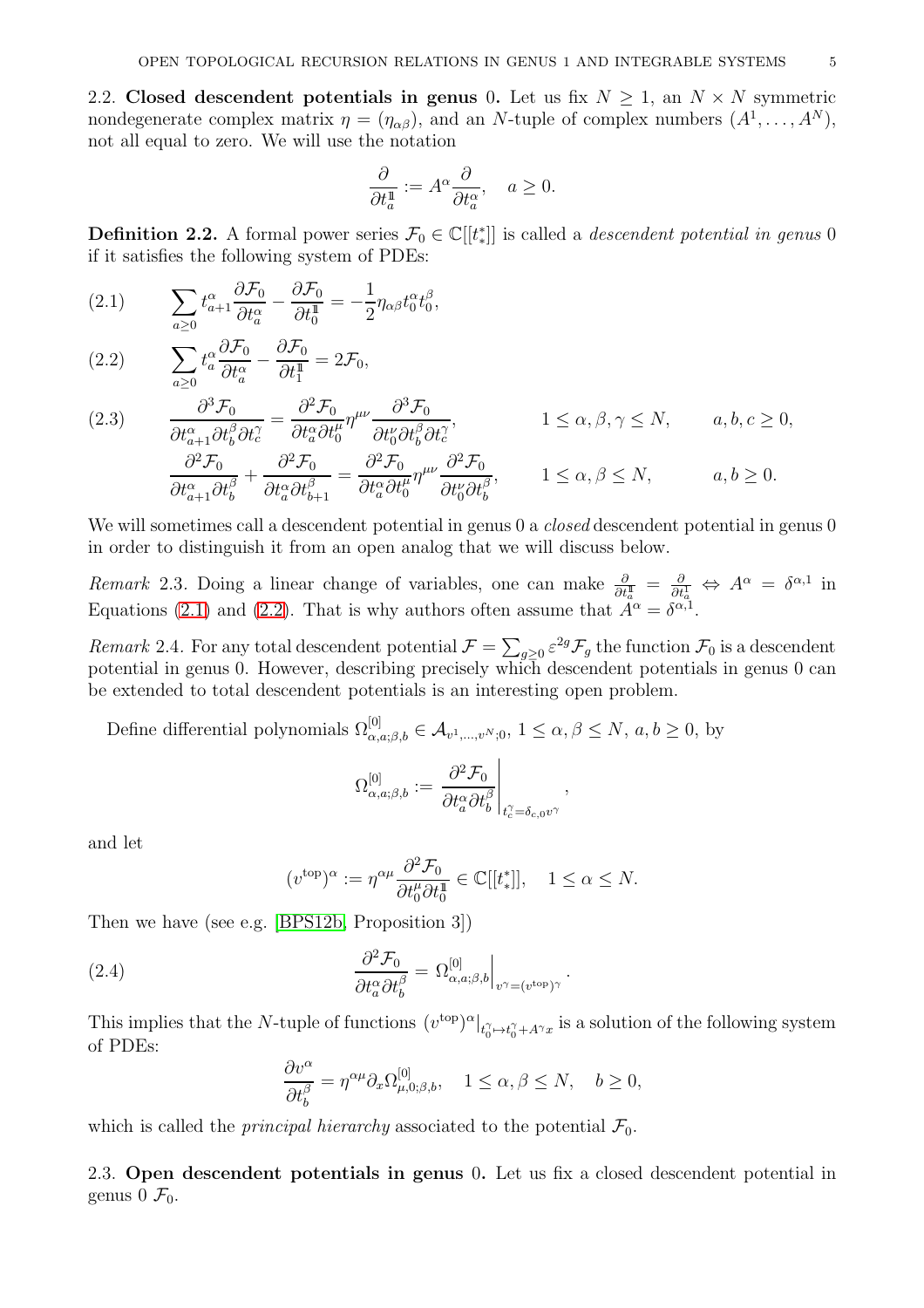<span id="page-5-5"></span>**Definition 2.5.** An open descendent potential in genus  $0 \ \mathcal{F}_0^o \in \mathbb{C}[[t_*^*, s_*]]$  is a solution of the following system of PDEs:

<span id="page-5-0"></span>(2.5) 
$$
\sum_{b\geq 0} t_{b+1}^{\beta} \frac{\partial \mathcal{F}_0^o}{\partial t_b^{\beta}} + \sum_{a\geq 0} s_{a+1} \frac{\partial \mathcal{F}_0^o}{\partial s_a} - \frac{\partial \mathcal{F}_0^o}{\partial t_0^{\mathbb{I}}} = -s_0,
$$

$$
\sum_{b\geq 0} t_b^{\beta} \frac{\partial \mathcal{F}_0^o}{\partial t_b^{\beta}} + \sum_{a\geq 0} s_a \frac{\partial \mathcal{F}_0^o}{\partial s_a} - \frac{\partial \mathcal{F}_0^o}{\partial t_1^{\mathbb{I}}} = \mathcal{F}_0^o,
$$

<span id="page-5-3"></span>(2.6) 
$$
d\left(\frac{\partial \mathcal{F}_0^o}{\partial t_{p+1}^\alpha}\right) = \frac{\partial^2 \mathcal{F}_0}{\partial t_p^\alpha \partial t_0^\mu} \eta^{\mu\nu} d\left(\frac{\partial \mathcal{F}_0^o}{\partial t_0^\nu}\right) + \frac{\partial \mathcal{F}_0^o}{\partial t_p^\alpha} d\left(\frac{\partial \mathcal{F}_0^o}{\partial s_0}\right),
$$

<span id="page-5-4"></span>(2.7) 
$$
d\left(\frac{\partial \mathcal{F}_0^o}{\partial s_{p+1}}\right) = \frac{\partial \mathcal{F}_0^o}{\partial s_p} d\left(\frac{\partial \mathcal{F}_0^o}{\partial s_0}\right).
$$

Consider a new formal variable  $\phi$ . Similarly to the differential polynomials  $\Omega_{\alpha,a;\beta,b}^{[0]}$ , let us introduce differential polynomials  $\Gamma_{\alpha,a}^{[0]}, \Delta_a^{[0]} \in \mathcal{A}_{v^1,\dots,v^N,\phi,0}, 1 \leq \alpha \leq N, a \geq 0$ , by

$$
\Gamma^{[0]}_{\alpha,a}:=\left.\frac{{\partial}\mathcal{F}^o_0}{{\partial} t^\alpha_a}\right|_{\substack{t^\gamma_c=\delta_{c,0}v^\gamma\\s_c=\delta_{c,0}\phi}},\qquad \Delta^{[0]}_a:=\left.\frac{{\partial}\mathcal{F}^o_0}{{\partial} s_a}\right|_{\substack{t^\gamma_c=\delta_{c,0}v^\gamma\\s_c=\delta_{c,0}\phi}},
$$

and let

$$
\phi^{\text{top}} := \frac{\partial \mathcal{F}_0^o}{\partial t_0^{\text{H}}} \in \mathbb{C}[[t_*^*, s_*]].
$$

We have the following properties, analogous to the property [\(2.4\)](#page-4-2)([\[BB19,](#page-10-14) Section 4.4], [\[ABLR20,](#page-10-19) Proposition 2.2]):

$$
\frac{\partial \mathcal{F}_0^o}{\partial t^\alpha_a} = \Gamma^{[0]}_{\alpha,a} \big|_{\substack{v^\gamma = (v^\text{top})^\gamma \\ \phi = \phi^\text{top}}} \,, \qquad \frac{\partial \mathcal{F}_0^o}{\partial s_a} = \Delta^{[0]}_a \big|_{\substack{v^\gamma = (v^\text{top})^\gamma \\ \phi = \phi^\text{top}}} \,.
$$

This implies that the  $(N+1)$ -tuple of functions  $((v^{top})^1, \ldots, (v^{top})^N, \phi^{top})|_{t_0^{\gamma} \mapsto t_0^{\gamma} + A^{\gamma}x}$  satisfies the following system of PDEs:

$$
\begin{aligned}\n\frac{\partial v^{\alpha}}{\partial t_{b}^{\beta}} &= \partial_{x} \eta^{\alpha \mu} \Omega^{[0]}_{\mu,0;\beta,b}, & \frac{\partial v^{\alpha}}{\partial s_{b}} &= 0, \\
\frac{\partial \phi}{\partial t_{b}^{\beta}} &= \partial_{x} \Gamma^{[0]}_{\beta,b}, & \frac{\partial \phi}{\partial s_{b}} &= \partial_{x} \Delta^{[0]}_{b},\n\end{aligned}
$$

which we call the *extended principal hierarchy* associated to the pair of potentials  $(\mathcal{F}_0, \mathcal{F}_0^o)$ .

## 3. Open descendent potentials in genus 1

Here we introduce the notion of an open descendent potential in genus 1 and prove two main results of our paper: Theorems [3.2](#page-6-0) and [3.5.](#page-8-0)

# 3.1. Open descendent potentials in genus 1. Let us fix a pair  $(\mathcal{F}_0, \mathcal{F}_0^o)$  of closed and open potentials in genus 0.

<span id="page-5-6"></span>**Definition 3.1.** An open descendent potential in genus  $\mathcal{F}_1^o \in \mathbb{C}[[t_*^*, s_*]]$  is a solution of the following system of PDEs:

<span id="page-5-1"></span>(3.1) 
$$
\frac{\partial \mathcal{F}_1^o}{\partial t_{a+1}^\alpha} = \frac{\partial^2 \mathcal{F}_0}{\partial t_a^\alpha \partial t_0^\mu} \eta^{\mu\nu} \frac{\partial \mathcal{F}_1^o}{\partial t_0^\nu} + \frac{\partial \mathcal{F}_0^o}{\partial t_a^\alpha} \frac{\partial \mathcal{F}_1^o}{\partial s_0} + \frac{1}{2} \frac{\partial^2 \mathcal{F}_0^o}{\partial t_a^\alpha \partial s_0}, \qquad 1 \le \alpha \le N, \qquad a \ge 0,
$$

<span id="page-5-2"></span>(3.2) 
$$
\frac{\partial \mathcal{F}_1^o}{\partial s_{a+1}} = \frac{\partial \mathcal{F}_0^o}{\partial s_a} \frac{\partial \mathcal{F}_1^o}{\partial s_0} + \frac{1}{2} \frac{\partial^2 \mathcal{F}_0^o}{\partial s_a \partial s_0}, \qquad a \ge 0.
$$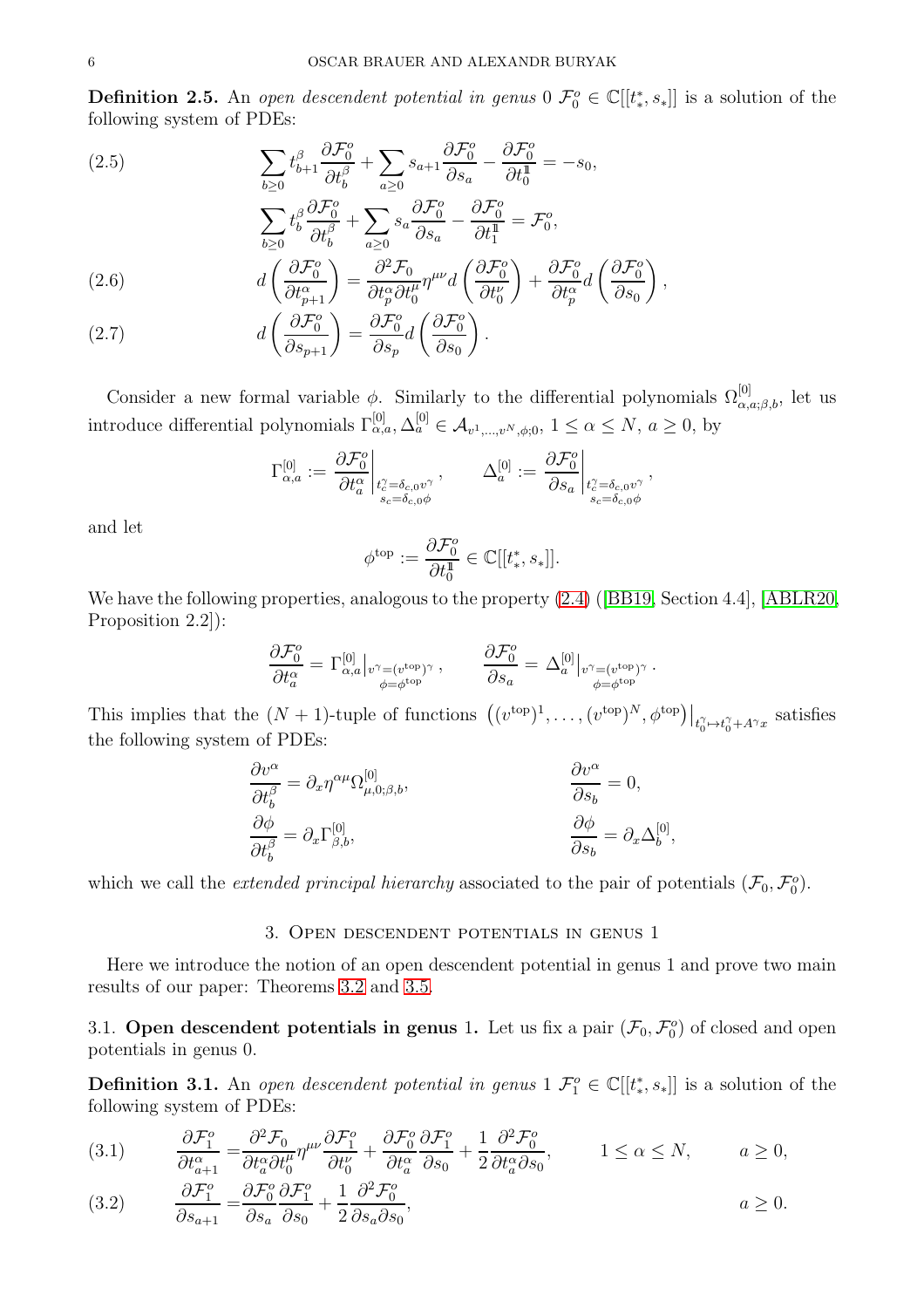Consider an open descendent potential in genus  $1 \mathcal{F}_1^o$ . Define a formal power series  $G^o \in$  $\mathbb{C}[[v^*,\phi]]$  by

$$
G^o := \mathcal{F}_1^o|_{t_a^\alpha = \delta_{a,0} v^\alpha}.
$$
  

$$
s_a = \delta_{a,0} \phi
$$

<span id="page-6-0"></span>Theorem 3.2. We have

<span id="page-6-1"></span>(3.3) 
$$
\mathcal{F}_1^o = \frac{1}{2} \log \frac{\partial^2 \mathcal{F}_0^o}{\partial t_0^1 \partial s_0} + G^o|_{v^{\gamma} = (v^{\text{top}})^{\gamma}}.
$$

Proof. Note that Equation [\(2.5\)](#page-5-0) implies that

$$
\left. \frac{\partial^2 \mathcal{F}_0^o}{\partial t_0^1 \partial s_0} \right|_{t_{\ge 1}^* = s_{\ge 1} = 0} = 1.
$$

Therefore, the logarithm  $\log \frac{\partial^2 \mathcal{F}_0^o}{\partial t_0^{\dagger} \partial s_0}$  is a well-defined formal power series in the variables  $t_*^*$  and  $s_*$ . Also, Equations [\(2.1\)](#page-4-0) and [\(2.5\)](#page-5-0) imply that

$$
(v^{\text{top}})^{\alpha}|_{t^*_{\geq 1} = 0} = t_0^{\alpha}, \qquad \phi^{\text{top}}|_{t^*_{\geq 1} = s_{\geq 1} = 0} = s_0.
$$

Therefore, Equation [\(3.3\)](#page-6-1) is true when  $t_{\geq 1}^* = s_{\geq 1} = 0$ .

Using the linear differential operators

$$
P_{\alpha,a}^1 := \frac{\partial}{\partial t_{a+1}^{\alpha}} - \frac{\partial^2 \mathcal{F}_0}{\partial t_a^{\alpha} \partial t_0^{\mu}} \eta^{\mu\nu} \frac{\partial}{\partial t_0^{\nu}} - \frac{\partial \mathcal{F}_0^o}{\partial t_a^{\alpha}} \frac{\partial}{\partial s_0}, \qquad 1 \le \alpha \le N, \qquad a \ge 0,
$$
  

$$
P_a^2 := \frac{\partial}{\partial s_{a+1}} - \frac{\partial \mathcal{F}_0^o}{\partial s_a} \frac{\partial}{\partial s_0}, \qquad a \ge 0,
$$

Equations  $(3.1)$  and  $(3.2)$  can be equivalently written as

$$
P_{\alpha,a}^1 \mathcal{F}_1^o = \frac{1}{2} \frac{\partial^2 \mathcal{F}_0^o}{\partial t_a^\alpha \partial s_0},
$$
  
\n
$$
P_a^2 \mathcal{F}_1^o = \frac{1}{2} \frac{\partial^2 \mathcal{F}_0^o}{\partial s_a \partial s},
$$
  
\n
$$
1 \le \alpha \le N,
$$
  
\n
$$
a \ge 0,
$$
  
\n
$$
a \ge 0.
$$

This system of PDEs uniquely determines the function  $\mathcal{F}_1^o$  starting from the initial condition  $\mathcal{F}_1^o|_{t_{\geq 1}^* = s_{\geq 1} = 0} = G^o(t_0^1, \ldots, t_0^N, s_0)$ . By Equations [\(2.3\)](#page-4-3), [\(2.6\)](#page-5-3), and [\(2.7\)](#page-5-4), we have

$$
P_{\alpha,a}^1(v^{top})^{\beta} = P_{\alpha,a}^1 \phi^{top} = P_a^2(v^{top})^{\beta} = P_a^2 \phi^{top} = 0.
$$

Therefore, it remains to check that

<span id="page-6-2"></span>(3.4) 
$$
P_{\alpha,a}^{1} \log \frac{\partial^{2} \mathcal{F}_{0}^{o}}{\partial t_{0}^{1} \partial s_{0}} = \frac{\partial^{2} \mathcal{F}_{0}^{o}}{\partial t_{a}^{\alpha} \partial s_{0}},
$$

<span id="page-6-3"></span>(3.5) 
$$
P_a^2 \log \frac{\partial^2 \mathcal{F}_0^o}{\partial t_0^1 \partial s_0} = \frac{\partial^2 \mathcal{F}_0^o}{\partial s_a \partial s_0}.
$$

To prove Equation [\(3.4\)](#page-6-2), we compute

$$
P_{\alpha,a}^{1} \log \frac{\partial^{2} \mathcal{F}_{0}^{o}}{\partial t_{0}^{1} \partial s_{0}} = \frac{1}{\frac{\partial^{2} \mathcal{F}_{0}^{o}}{\partial t_{0}^{1} \partial s_{0}}} \left( \frac{\partial^{3} \mathcal{F}_{0}^{o}}{\partial t_{a+1}^{\alpha} \partial t_{0}^{1} \partial s_{0}} - \frac{\partial^{2} \mathcal{F}_{0}^{o}}{\partial t_{a}^{\alpha} \partial t_{0}^{1} \partial t_{0}^{1} \partial s_{0}} - \frac{\partial \mathcal{F}_{0}^{o}}{\partial t_{a}^{\alpha} \partial s_{0} \partial t_{0}^{1} \partial s_{0}} \right) =
$$
  
\n
$$
= \frac{1}{\frac{\partial^{2} \mathcal{F}_{0}^{o}}{\partial t_{0}^{1} \partial s_{0}}} \left[ \frac{\partial}{\partial s_{0}} \left( \frac{\partial^{2} \mathcal{F}_{0}^{o}}{\partial t_{a+1}^{\alpha} \partial t_{0}^{1}} - \frac{\partial^{2} \mathcal{F}_{0}^{o}}{\partial t_{a}^{\alpha} \partial t_{0}^{1}} \eta^{\mu \nu} \frac{\partial^{2} \mathcal{F}_{0}^{o}}{\partial t_{0}^{\nu} \partial t_{0}^{1}} - \frac{\partial \mathcal{F}_{0}^{o}}{\partial t_{a}^{\alpha} \partial s_{0} \partial t_{0}^{1}} \right) + \frac{\partial^{2} \mathcal{F}_{0}^{o}}{\partial t_{a}^{\alpha} \partial s_{0}} \frac{\partial^{2} \mathcal{F}_{0}^{o}}{\partial t_{0}^{1} \partial s_{0}} \right] =
$$
  
\n
$$
= \frac{\partial^{2} \mathcal{F}_{0}^{o}}{\partial t_{a}^{\alpha} \partial s_{0}},
$$

where the vanishing of the underlined expression follows from Equation [\(2.6\)](#page-5-3). The proof of Equation [\(3.5\)](#page-6-3) is analogous. The theorem is proved.  $\square$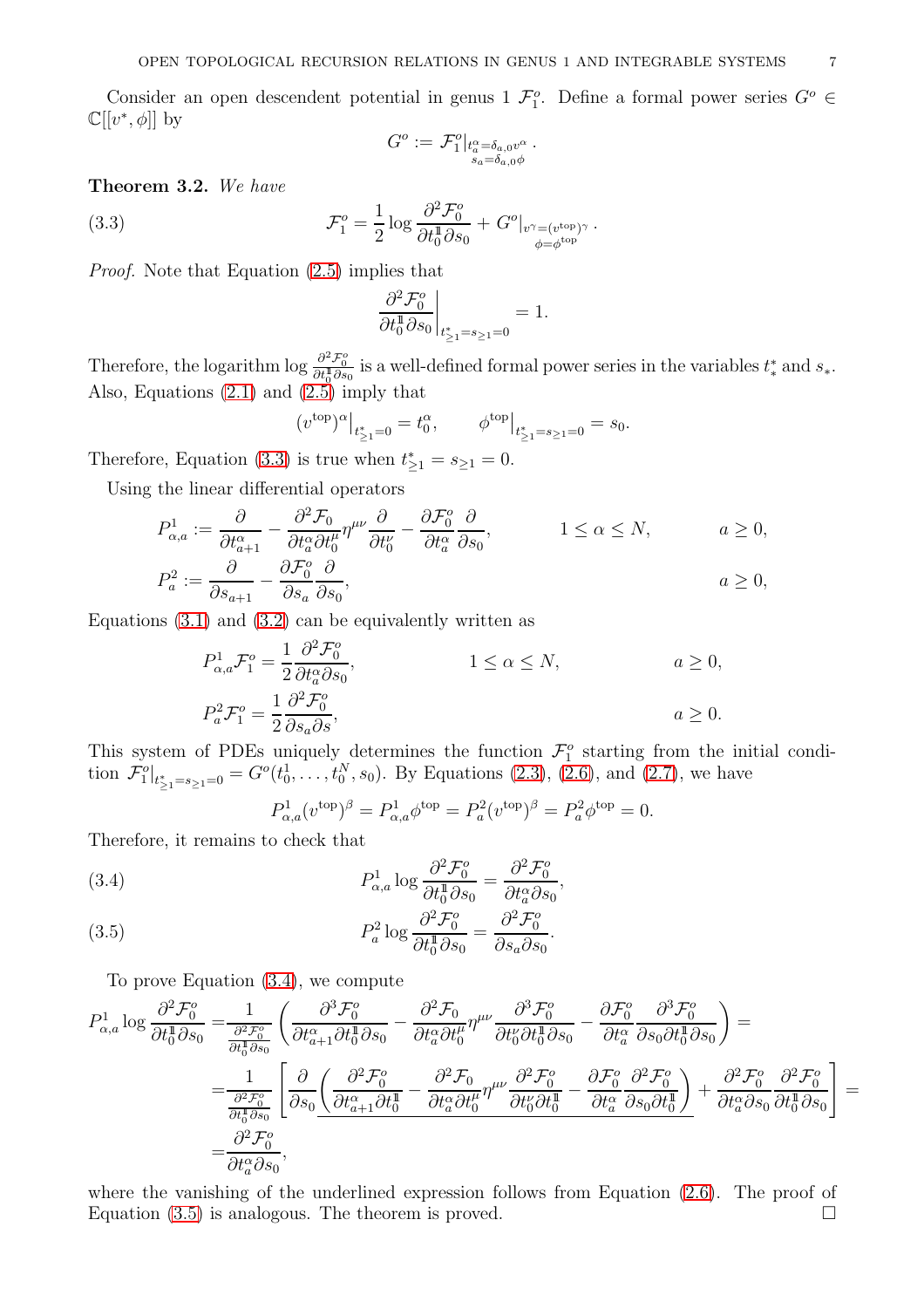## 3.2. Differential operators and PDEs. Consider a differential operator  $L$  of the form

$$
L = \sum_{i \geq 0} L_i(v^*, \varepsilon)(\varepsilon \partial_x)^i, \quad L_i \in \widehat{\mathcal{A}}_{v^1, \dots, v^N; 0}.
$$

Let  $f$  be a formal variable and consider the PDE

<span id="page-7-0"></span>(3.6) 
$$
\frac{\partial}{\partial t} \exp(\varepsilon^{-1} f) = \varepsilon^{-1} L \exp(\varepsilon^{-1} f).
$$

Note that

$$
\frac{(\varepsilon \partial_x)^i \exp(\varepsilon^{-1} f)}{\exp(\varepsilon^{-1} f)} = Q_i(f_*, \varepsilon), \quad i \ge 0,
$$

where  $Q_i \in \mathcal{A}_f$  can be recursively computed by the relation

$$
Q_i = \begin{cases} 1, & \text{if } i = 0, \\ f_x Q_{i-1} + \varepsilon \partial_x Q_{i-1}, & \text{if } i \ge 1. \end{cases}
$$

Remark 3.3. Note that  $Q_i$  does not depend on f and is a polynomial in the derivatives  $f_x, f_{xx}, \ldots$ and  $\varepsilon$ . Moreover, if we introduce a new formal variable  $\psi$  and substitute  $f_{i+1} = \psi_i$ ,  $i \geq 0$ , then  $Q_i$  becomes a differential polynomial of degree 0.

We see that PDE [\(3.6\)](#page-7-0) is equivalent to the following PDE:

<span id="page-7-1"></span>(3.7) 
$$
\frac{\partial f}{\partial t} = \sum_{i \geq 0} L_i(v^*, \varepsilon) Q_i(f_*, \varepsilon).
$$

Let us look at this PDE in more details at the approximation up to  $\varepsilon$ .

**Lemma 3.4.** We have  $Q_i = f_x^i + \varepsilon \frac{i(i-1)}{2}$  $\frac{(-1)}{2}f_x^{i-2}f_{xx} + O(\varepsilon^2).$ 

*Proof.* The formula is clearly true for  $i = 0$ . We proceed by induction:

$$
Q_{i+1} = f_x Q_i + \varepsilon \partial_x Q_i = f_x^{i+1} + \varepsilon \left( f_x \frac{i(i-1)}{2} f_x^{i-2} f_{xx} + \partial_x (f_x^i) \right) + O(\varepsilon^2) =
$$
  

$$
= f_x^{i+1} + \varepsilon \frac{(i+1)i}{2} f_x^{i-1} f_{xx} + O(\varepsilon^2).
$$

 $\Box$ 

Consider the expansion

$$
L_i(v^*, \varepsilon) = \sum_{j \ge 0} L_i^{[j]}(v^*) \varepsilon^j, \quad L_i^{[j]} \in \mathcal{A}_{v^1, \dots, v^N; j}
$$

.

We see that Equation [\(3.7\)](#page-7-1) has the form

<span id="page-7-2"></span>(3.8) 
$$
\frac{\partial f}{\partial t} = \sum_{i \ge 0} L_i^{[0]} f_x^i + \varepsilon \sum_{i \ge 0} \left( L_i^{[1]} f_x^i + L_i^{[0]} \frac{i(i-1)}{2} f_x^{i-2} f_{xx} \right) + O(\varepsilon^2).
$$

3.3. A linear PDE for an open descendent potential up to genus 1. Define differential operators  $L_{\alpha,a}^{\text{int}}, 1 \leq \alpha \leq N, a \geq 0$ , and  $L_a^{\text{boun}}, a \geq 0$ , by

$$
L_{\alpha,a}^{\text{int}} := \sum_{i\geq 0} \left( L_{\alpha,a,i}^{\text{int};[0]} + \varepsilon L_{\alpha,a,i}^{\text{int};[1]} \right) (\varepsilon \partial_x)^i,
$$
  

$$
L_a^{\text{boun}} := \sum_{i\geq 0} \left( L_{a,i}^{\text{boun};[0]} + \varepsilon L_{a,i}^{\text{boun};[1]} \right) (\varepsilon \partial_x)^i,
$$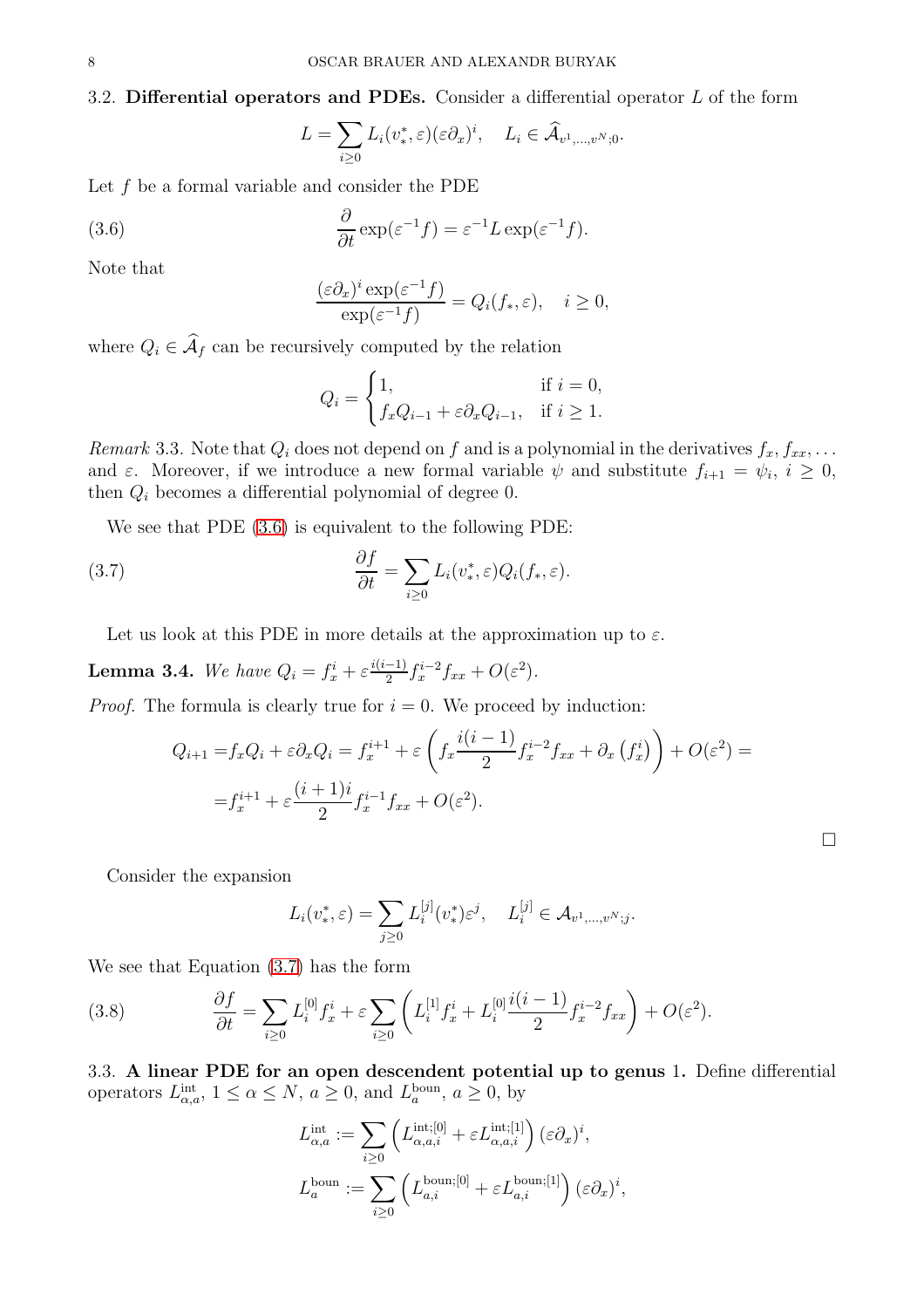where

$$
L_{\alpha,a,i}^{\text{int};[0]} := \text{Coef}_{\phi^i} \Gamma_{\alpha,a}^{[0]} \in \mathcal{A}_{v^1,\dots,v^N;0},
$$
\n
$$
L_{\alpha,a,i}^{\text{int};[1]} := \text{Coef}_{\phi^i} \left[ \left( \frac{\partial G^o}{\partial \phi} \frac{\partial \Gamma_{\alpha,a}^{[0]}}{\partial v^\beta} - \frac{\partial G^o}{\partial v^\beta} \frac{\partial \Gamma_{\alpha,a}^{[0]}}{\partial \phi} + \frac{1}{2} \frac{\partial^2 \Gamma_{\alpha,a}^{[0]}}{\partial v^\beta \partial \phi} \right) v_x^\beta + \frac{\partial G^o}{\partial v^\beta} \eta^{\beta \gamma} \partial_x \Omega_{\gamma,0;\alpha,a}^{[0]} \right] \in \mathcal{A}_{v^1,\dots,v^N;1},
$$
\n
$$
L_{a,i}^{\text{boun};[0]} := \text{Coef}_{\phi^i} \Delta_a^{[0]} \in \mathcal{A}_{v^1,\dots,v^N;0},
$$
\n
$$
L_{a,i}^{\text{boun};[1]} := \text{Coef}_{\phi^i} \left[ \left( \frac{\partial G^o}{\partial \phi} \frac{\partial \Delta_a^{[0]}}{\partial v^\beta} - \frac{\partial G^o}{\partial v^\beta} \frac{\partial \Delta_a^{[0]}}{\partial \phi} + \frac{1}{2} \frac{\partial^2 \Delta_a^{[0]}}{\partial v^\beta \partial \phi} \right) v_x^\beta \right] \in \mathcal{A}_{v^1,\dots,v^N;1}.
$$

<span id="page-8-0"></span>**Theorem 3.5.** The formal power series  $v^{\beta} = (v^{\text{top}})^{\beta} \big|_{t_0^{\gamma} \mapsto t_0^{\gamma} + A^{\gamma}x}$  and  $f = (\mathcal{F}_0^o + \varepsilon \mathcal{F}_1^o) \big|_{t_0^{\gamma} \mapsto t_0^{\gamma} + A^{\gamma}x}$ satisfy the system of PDEs

<span id="page-8-1"></span>(3.9) 
$$
\frac{\partial}{\partial t_a^{\alpha}} \exp(\varepsilon^{-1} f) = \varepsilon^{-1} L_{\alpha, a}^{\text{int}} \exp(\varepsilon^{-1} f), \qquad 1 \le \alpha \le N, \qquad a \ge 0,
$$

<span id="page-8-3"></span>(3.10) 
$$
\frac{\partial}{\partial s_a} \exp(\varepsilon^{-1} f) = \varepsilon^{-1} L_a^{\text{boun}} \exp(\varepsilon^{-1} f), \qquad a \ge 0.
$$

at the approximation up to  $\varepsilon$ .

*Proof.* Abusing notations let us denote the formal powers series  $\mathcal{F}_0^o|_{t_0^{\gamma} \mapsto t_0^{\gamma} + A^{\gamma}x}$ ,  $\mathcal{F}_1^o|_{t_0^{\gamma} \mapsto t_0^{\gamma} + A^{\gamma}x}$  $(v^{top})^{\alpha}|_{t_0^{\gamma} \mapsto t_0^{\gamma} + A^{\gamma}x}$ , and  $\phi^{top}|_{t_0^{\gamma} \mapsto t_0^{\gamma} + A^{\gamma}x}$  by  $\mathcal{F}_0^o$ ,  $\mathcal{F}_1^o$ ,  $v^{\alpha}$ , and  $\phi$ , respectively. We can then write the statement of Theorem [3.2](#page-6-0) as

$$
\mathcal{F}_1^o = \frac{1}{2} \log \phi_s + G^o.
$$

Let us prove Equation [\(3.9\)](#page-8-1) at the approximation up to  $\varepsilon$ . We have

$$
\partial_x \left( \mathcal{F}_0^o + \varepsilon \mathcal{F}_1^o \right) = \phi + \varepsilon \left( \frac{1}{2} \frac{\phi_{xs}}{\phi_s} + \partial_x G^o \right).
$$

Therefore, by Equation [\(3.8\)](#page-7-2), we have to check that

$$
\frac{\partial}{\partial t_{a}^{\alpha}}\left(\mathcal{F}_{0}^{o}+\varepsilon\mathcal{F}_{1}^{o}\right)=\sum_{i\geq0}L_{\alpha,a,i}^{\text{int};[0]}\phi^{i}+\varepsilon\sum_{i\geq0}L_{\alpha,a,i}^{\text{int};[1]}\phi^{i}+\n+ \varepsilon\sum_{i\geq0}L_{\alpha,a,i}^{\text{int};[0]}\left(\frac{i(i-1)}{2}\phi^{i-2}\phi_{x}+i\phi^{i-1}\left(\frac{1}{2}\frac{\phi_{xs}}{\phi_{s}}+\partial_{x}G^{o}\right)\right)\Leftrightarrow
$$
\n
$$
\Leftrightarrow \frac{\partial}{\partial t_{a}^{\alpha}}\left(\mathcal{F}_{0}^{o}+\varepsilon\mathcal{F}_{1}^{o}\right)=\Gamma_{\alpha,a}^{[0]}+\varepsilon\left(\sum_{i\geq0}L_{\alpha,a,i}^{\text{int};[1]}\phi^{i}+\frac{1}{2}\frac{\partial^{2}\Gamma_{\alpha,a}^{[0]}}{\partial\phi^{2}}\phi_{x}+\frac{1}{2}\frac{\partial\Gamma_{\alpha,a}^{[0]}}{\partial\phi}\frac{\phi_{xs}}{\phi_{s}}+\frac{\partial\Gamma_{\alpha,a}^{[0]}}{\partial\phi}\partial_{x}G^{o}\right)\Leftrightarrow
$$
\n
$$
\Leftrightarrow \frac{\partial\mathcal{F}_{1}^{o}}{\partial t_{a}^{\alpha}}=\frac{1}{2}\frac{\partial\Gamma_{\alpha,a}^{[0]}}{\partial\phi}\frac{\phi_{xs}}{\phi_{s}}+\left(\frac{1}{2}\frac{\partial^{2}\Gamma_{\alpha,a}^{[0]}}{\partial\phi^{2}}+\frac{\partial\Gamma_{\alpha,a}^{[0]}}{\partial\phi}\frac{\partial G^{o}}{\partial\phi}\right)\phi_{x}+\frac{\partial\Gamma_{\alpha,a}^{[0]}}{\partial\phi}\frac{\partial G^{o}}{\partial v^{\beta}}v_{x}^{\beta}+\sum_{i\geq0}L_{\alpha,a,i}^{\text{int};[1]}\phi^{i}.
$$

Using the definition of  $L_{\alpha,a,i}^{\text{int};[1]}$ , we see that the last equation is equivalent to

<span id="page-8-2"></span>
$$
\frac{\partial \mathcal{F}_{1}^{o}}{\partial t_{a}^{\alpha}} = \frac{1}{2} \frac{\partial \Gamma_{\alpha,a}^{[0]}}{\partial \phi} \frac{\phi_{xs}}{\phi_{s}} + \left( \frac{1}{2} \frac{\partial^{2} \Gamma_{\alpha,a}^{[0]}}{\partial \phi^{2}} + \frac{\partial \Gamma_{\alpha,a}^{[0]}}{\partial \phi} \frac{\partial G^{o}}{\partial \phi} \right) \phi_{x} + \n+ \left( \frac{\partial G^{o}}{\partial \phi} \frac{\partial \Gamma_{\alpha,a}^{[0]}}{\partial v^{\beta}} + \frac{1}{2} \frac{\partial^{2} \Gamma_{\alpha,a}^{[0]}}{\partial v^{\beta} \partial \phi} \right) v_{x}^{\beta} + \frac{\partial G^{o}}{\partial v^{\beta}} \eta^{\beta \gamma} \partial_{x} \Omega_{\gamma,0;\alpha,a}^{[0]} \Leftrightarrow \n(3.11) \qquad \Leftrightarrow \frac{\partial \mathcal{F}_{1}^{o}}{\partial t_{a}^{\alpha}} = \frac{1}{2} \frac{\partial \Gamma_{\alpha,a}^{[0]}}{\partial \phi} \frac{\phi_{xs}}{\phi_{s}} + \frac{1}{2} \partial_{x} \frac{\partial \Gamma_{\alpha,a}^{[0]}}{\partial \phi} + \frac{\partial G^{o}}{\partial \phi} \partial_{x} \Gamma_{\alpha,a}^{[0]} + \frac{\partial G^{o}}{\partial v^{\beta}} \eta^{\beta \gamma} \partial_{x} \Omega_{\gamma,0;\alpha,a}^{[0]}.
$$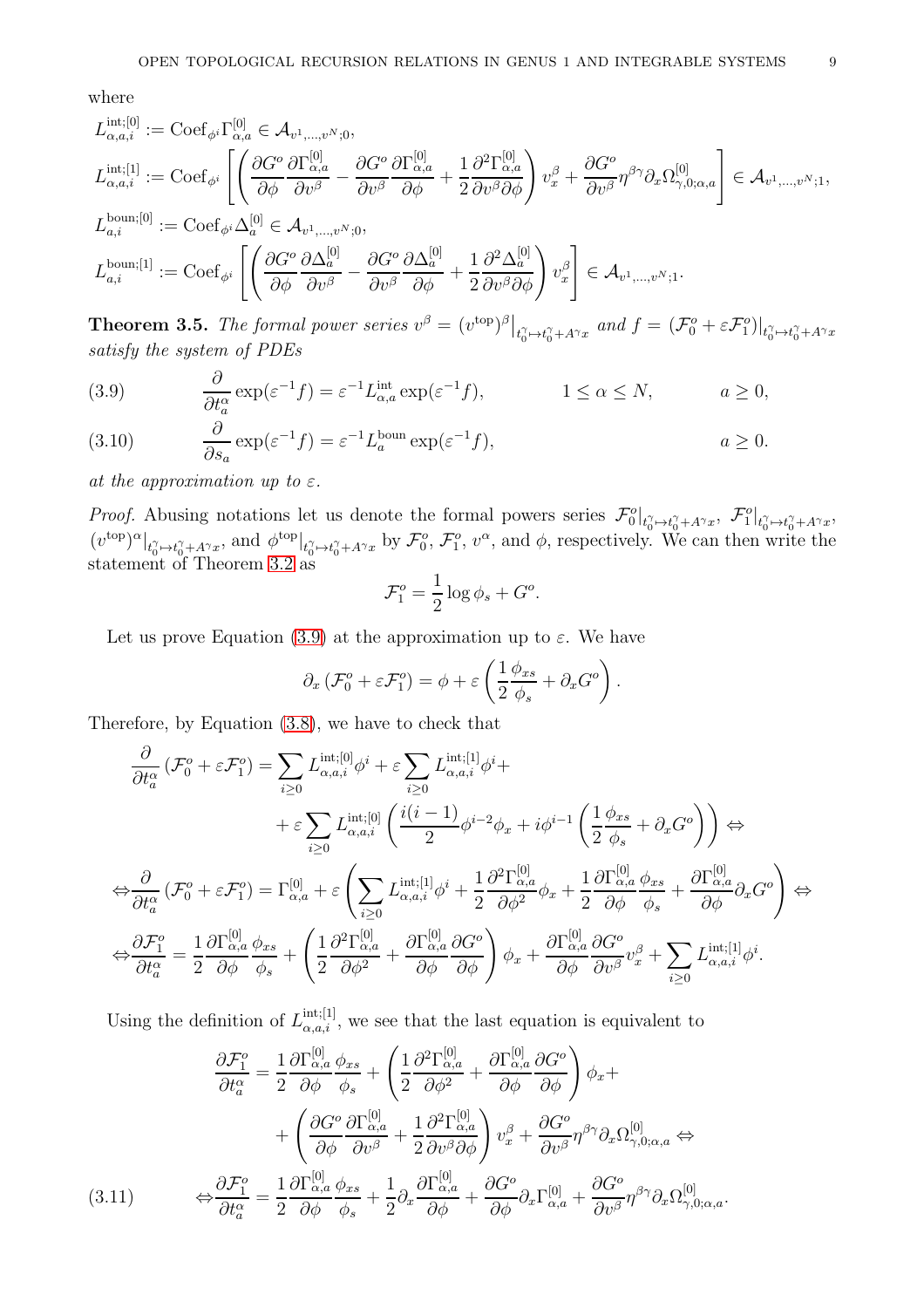On the other hand, we compute

$$
\frac{\partial \mathcal{F}_{1}^{o}}{\partial t_{a}^{\alpha}} = \left(\frac{1}{2}\log\phi_{s} + G^{o}\right)_{t_{a}^{\alpha}} = \frac{1}{2}\frac{(\phi_{t_{a}^{\alpha}})_{s}}{\phi_{s}} + \frac{\partial G^{o}}{\partial v^{\beta}}\eta^{\beta\gamma}\partial_{x}\Omega_{\gamma,0;\alpha,a}^{[0]} + \frac{\partial G^{o}}{\partial \phi}\partial_{x}\Gamma_{\alpha,a}^{[0]} =
$$
\n
$$
= \frac{1}{2}\frac{\partial_{x}\left(\Gamma_{\alpha,a}^{[0]}\right)_{s}}{\phi_{s}} + \frac{\partial G^{o}}{\partial v^{\beta}}\eta^{\beta\gamma}\partial_{x}\Omega_{\gamma,0;\alpha,a}^{[0]} + \frac{\partial G^{o}}{\partial \phi}\partial_{x}\Gamma_{\alpha,a}^{[0]} =
$$
\n
$$
= \frac{1}{2}\frac{\partial_{x}\left(\frac{\partial\Gamma_{\alpha,a}^{[0]}}{\partial \phi}\phi_{s}\right)}{\phi_{s}} + \frac{\partial G^{o}}{\partial v^{\beta}}\eta^{\beta\gamma}\partial_{x}\Omega_{\gamma,0;\alpha,a}^{[0]} + \frac{\partial G^{o}}{\partial \phi}\partial_{x}\Gamma_{\alpha,a}^{[0]} =
$$
\n
$$
= \frac{1}{2}\partial_{x}\frac{\partial\Gamma_{\alpha,a}^{[0]}}{\partial \phi} + \frac{1}{2}\frac{\partial\Gamma_{\alpha,a}^{[0]}}{\partial \phi}\frac{\phi_{xs}}{\phi_{s}} + \frac{\partial G^{o}}{\partial v^{\beta}}\eta^{\beta\gamma}\partial_{x}\Omega_{\gamma,0;\alpha,a}^{[0]} + \frac{\partial G^{o}}{\partial \phi}\partial_{x}\Gamma_{\alpha,a}^{[0]},
$$

which proves Equation [\(3.11\)](#page-8-2) and, hence, Equation [\(3.9\)](#page-8-1) at the approximation up to  $\varepsilon$ .

The proof of Equation  $(3.10)$  is analogous.

### 4. Expectation in higher genera

Consider a total descendent potential  $\mathcal{F}(t^*,\varepsilon) = \sum_{g\geq 0} \varepsilon^{2g} \mathcal{F}_g(t^*)$  of some rank N.

<span id="page-9-0"></span>Expectation 4.1. Under possibly some additional assumptions, there exists a reasonable geometric construction of an open descendent potential in all genera  $\mathcal{F}^o(t^*, s^*, \varepsilon) = \sum_{g\geq 0} \varepsilon^g \mathcal{F}^o_g(t^*, \varepsilon)$ satisfying the following properties:

- The functions  $\mathcal{F}_0^o$  and  $\mathcal{F}_1^o$  are open descendents potentials in genus 0 and 1, respectively (according to Definitions [2.5](#page-5-5) and [3.1\)](#page-5-6).
- The function  $\mathcal{F}^o$  satisfies the open string equation in all general

$$
\sum_{b\geq 0} t_{b+1}^\beta \frac{\partial \mathcal{F}^o}{\partial t_b^\beta} + \sum_{a\geq 0} s_{a+1} \frac{\partial \mathcal{F}^o}{\partial s_a} - \frac{\partial \mathcal{F}^o}{\partial t_0^1} = -s_0 + C\varepsilon,
$$

where C is some constant.

∂

• Consider formal variables  $w^1, \ldots, w^N$ . Then there exist differential operators  $L_{\alpha,a}^{\text{full,int}}$ ,  $1 \leq \alpha \leq N$ ,  $a \geq 0$ , and  $L_a^{\text{full,boun}}$ ,  $a \geq 0$ , of the form

$$
L_{\alpha,a}^{\text{full,int}} = \sum_{i\geq 0} L_{\alpha,a,i}^{\text{full,int}}(w^*_{*}, \varepsilon)(\varepsilon \partial_x)^i, \qquad L_{\alpha,a,i}^{\text{full,int}} \in \widehat{\mathcal{A}}_{w^1,\dots,w^n;0},
$$
  
\n
$$
L_{a}^{\text{full,bound}} = \sum_{i\geq 0} L_{a,i}^{\text{full,bound}}(w^*_{*}, \varepsilon)(\varepsilon \partial_x)^i, \qquad L_{a,i}^{\text{full,bound}} \in \widehat{\mathcal{A}}_{w^1,\dots,w^n;0},
$$
  
\n
$$
L_{\alpha,a,i}^{\text{full,hot}} = L_{\alpha,a,i}^{\text{int}}|_{v_b^{\beta} = w_b^{\beta}} + O(\varepsilon^2),
$$
  
\n
$$
L_{a,i}^{\text{full,bound}} = L_{a,i}^{\text{bound}}|_{v_b^{\beta} = w_b^{\beta}} + O(\varepsilon^2),
$$

such that the formal power series  $w^{\beta} = \eta^{\beta \mu} \frac{\partial^2 \mathcal{F}}{\partial t_0^{\mu} \partial t_0^{\mu}}$  $\bigg|_{t_0^\gamma \mapsto t_0^\gamma + A^\gamma x}$ and  $f = \mathcal{F}^o|_{t_0^{\gamma} \mapsto t_0^{\gamma} + A^{\gamma}x}$  satisfy the system of PDEs

(4.1) 
$$
\frac{\partial}{\partial t_a^{\alpha}} \exp(\varepsilon^{-1} f) = \varepsilon^{-1} L_{\alpha, a}^{\text{full, int}} \exp(\varepsilon^{-1} f), \qquad 1 \le \alpha \le N, \qquad a \ge 0,
$$

(4.2) 
$$
\frac{\partial}{\partial s_a} \exp(\varepsilon^{-1} f) = \varepsilon^{-1} L_a^{\text{full, bound}} \exp(\varepsilon^{-1} f), \qquad a \ge 0.
$$

Suppose that there exists a Dubrovin–Zhang hierarchy corresponding to our total descendent potential  $\mathcal F$  (this is true when, for example, the associated Dubrovin–Frobenius manifold is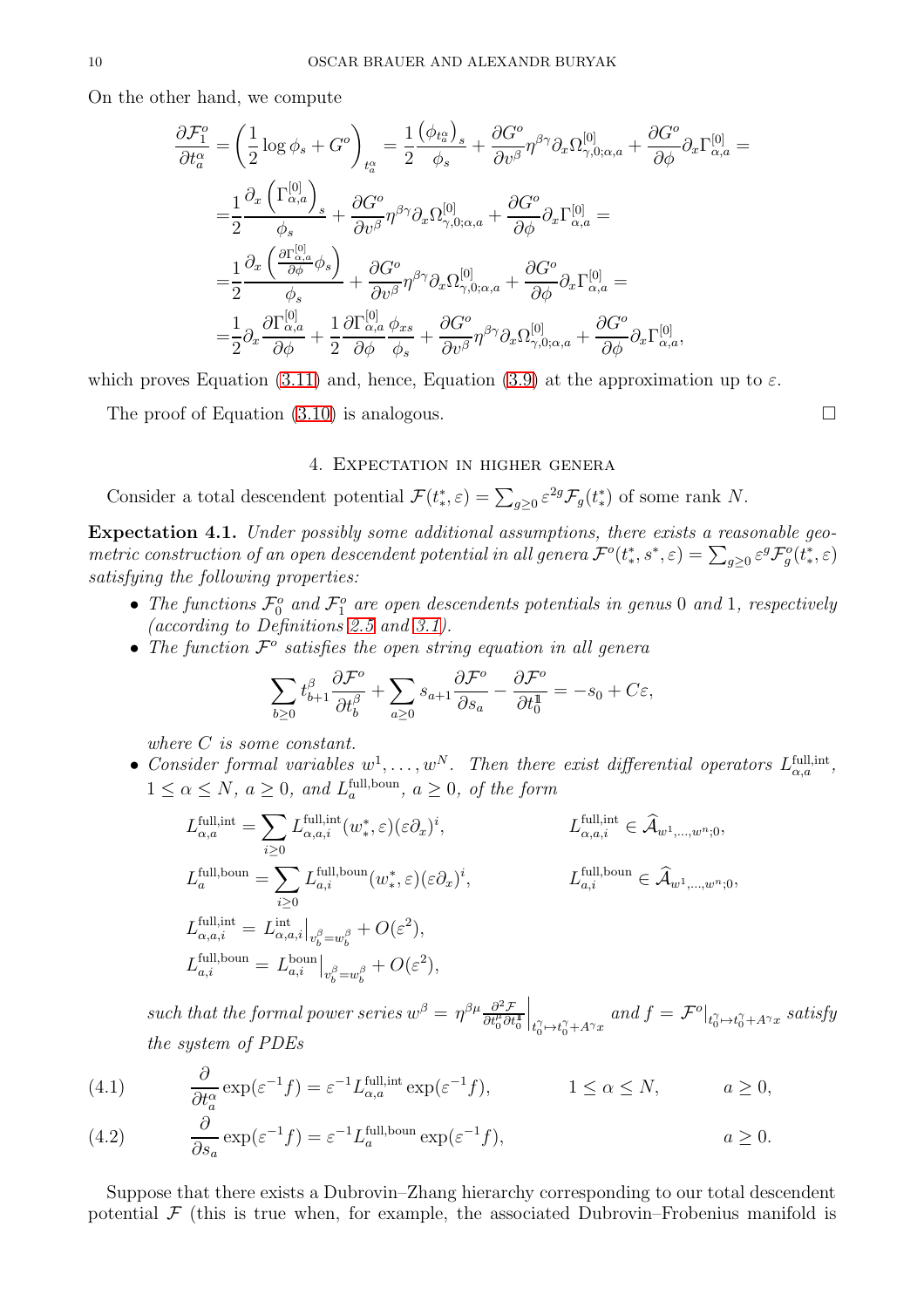semisimple). It is easy to show that if Expectation [4.1](#page-9-0) is true, then the flows  $\frac{\partial}{\partial t_a^{\alpha}}$  and  $\frac{\partial}{\partial s_b}$ pairwise commute, which means that

$$
\frac{\partial L_{\alpha,a}^{\text{full,int}}}{\partial t_b^{\beta}} - \frac{\partial L_{\beta,b}^{\text{full,int}}}{\partial t_a^{\alpha}} + \varepsilon^{-1} \left[ L_{\alpha,a}^{\text{full,int}}, L_{\beta,b}^{\text{full,int}} \right] = 0, \qquad 1 \le \alpha, \beta \le N, \qquad a, b \ge 0,
$$

<span id="page-10-20"></span>(4.3) 
$$
\frac{\partial L_a^{\text{full, bound}}}{\partial t_b^{\beta}} + \varepsilon^{-1} \left[ L_a^{\text{full, bound}}, L_{\beta, b}^{\text{full, int}} \right] = 0, \qquad 1 \le \beta \le N, \qquad a, b \ge 0,
$$

$$
\Big[L_a^{\text{full,boun}}, L_b^{\text{full,boun}}\Big] = 0, \qquad a, b \ge 0,
$$

where the derivatives  $\frac{\partial L_{\alpha,a}^{\text{full,int}}}{\partial t_b^{\beta}}$  and  $\frac{\partial L_a^{\text{full,boun}}}{\partial t_b^{\beta}}$  are computed using the flows of the Dubrovin–Zhang hierarchy. Note that Equation [\(4.3\)](#page-10-20) potentially gives a Lax description of the Dubrovin–Zhang hierarchy (see an alternative approach in [\[CvdLPS14\]](#page-10-21)).

#### **REFERENCES**

- <span id="page-10-18"></span>[ABT17] A. Alexandrov, A. Buryak, R. J. Tessler. Refined open intersection numbers and the Kontsevich– Penner matrix model. Journal of High Energy Physics 2017 (2017), no. 3, 123.
- <span id="page-10-19"></span>[ABLR20] A. Arsie, A. Buryak, P. Lorenzoni, P. Rossi. Semisimple flat F-manifolds in higher genus. [arXiv:2001.05599.](http://arxiv.org/abs/2001.05599)
- <span id="page-10-14"></span>[BB19] A. Basalaev, A. Buryak. Open WDVV equations and Virasoro constraints. Arnold Mathematical Journal 5 (2019), no. 2–3, 145–186.
- <span id="page-10-15"></span>[Bur15] A. Buryak. Equivalence of the open KdV and the open Virasoro equations for the moduli space of Riemann surfaces with boundary. Letters in Mathematical Physics 105 (2015), no. 10, 1427–1448.
- <span id="page-10-16"></span>[Bur16] A. Buryak. Open intersection numbers and the wave function of the KdV hierarchy. Moscow Mathematical Journal 16 (2016), no. 1, 27–44.
- <span id="page-10-13"></span>[Bur20] A. Buryak. Extended r-spin theory and the mirror symmetry for the Ar−1-singularity. Moscow Mathematical Journal 20 (2020), no. 3, 475–493.
- <span id="page-10-9"></span>[BCT18] A. Buryak, E. Clader, R. J. Tessler. Open r-spin theory II: The analogue of Witten's conjecture for *r*-spin disks. [arXiv:1809.02536v](http://arxiv.org/abs/1809.02536)4.
- <span id="page-10-7"></span>[BPS12a] A. Buryak, H. Posthuma, S. Shadrin. On deformations of quasi-Miura transformations and the Dubrovin–Zhang bracket. Journal of Geometry and Physics 62 (2012), no. 7, 1639–1651.
- <span id="page-10-8"></span>[BPS12b] A. Buryak, H. Posthuma, S. Shadrin. A polynomial bracket for the Dubrovin–Zhang hierarchies. Journal of Differential Geometry 92 (2012), no. 1, 153–185.
- <span id="page-10-17"></span>[BT17] A. Buryak, R. J. Tessler. Matrix models and a proof of the open analog of Witten's conjecture. Communications in Mathematical Physics 353 (2017), no. 3, 1299–1328.
- <span id="page-10-21"></span>[CvdLPS14] G. Carlet, J. van de Leur, H. Posthuma, S. Shadrin. Towards Lax formulation of integrable hierarchies of topological type. Communications in Mathematical Physics 326 (2014), no. 3, 815–849.
- <span id="page-10-10"></span>[Che18] X. Chen. Steenrod pseudocycles, lifted cobordisms, and Solomon's relations for Welschinger's invariants. [arXiv:1809.08919.](http://arxiv.org/abs/1809.08919)
- <span id="page-10-11"></span>[CZ18] X. Chen, A. Zinger. WDVV-type relations for Welschinger's invariants: Applications. [arXiv:1809.08938.](http://arxiv.org/abs/1809.08938)
- <span id="page-10-12"></span>[CZ19] X. Chen, A. Zinger. WDVV-type relations for disk Gromov–Witten invariants in dimension 6. [arXiv:1904.04254.](http://arxiv.org/abs/1904.04254)
- <span id="page-10-4"></span>[DW90] R. Dijkgraaf, E. Witten. Mean field theory, topological field theory, and multi-matrix models. Nuclear Physics B 342 (1990), no. 3, 486–522.
- <span id="page-10-5"></span>[DZ98] B. Dubrovin, Y. Zhang. Bihamiltonian hierarchies in 2D topological field theory at one-loop approximation. Communications in Mathematical Physics 198 (1998), no. 2, 311–361.
- <span id="page-10-6"></span>[DZ01] B. Dubrovin, Y. Zhang. Normal forms of hierarchies of integrable PDEs, Frobenius manifolds and Gromov–Witten invariants. [arXiv:math/0108160.](http://arxiv.org/abs/math/0108160)
- <span id="page-10-3"></span>[EGX00] T. Eguchi, E. Getzler, C.-S. Xiong. Topological gravity in genus 2 with two primary fields. Advances in Theoretical and Mathematical Physics 4 (2000), no. 4, 981–1000.
- <span id="page-10-2"></span>[FSZ10] C. Faber, S. Shadrin, D. Zvonkine. Tautological relations and the r-spin Witten conjecture. Annales Scientifiques de l'École Normale Supérieure. Quatriéme Série 43 (2010), no. 4, 621–658.
- <span id="page-10-0"></span>[Giv01a] A. Givental. Semisimple Frobenius structures at higher genus. International Mathematics Research Notices 2001, no. 23, 1265–1286.
- <span id="page-10-1"></span>[Giv01b] A. Givental. Gromov–Witten invariants and quantization of quadratic Hamiltonians. Moscow Mathematical Journal 1 (2001), no. 4, 551–568.